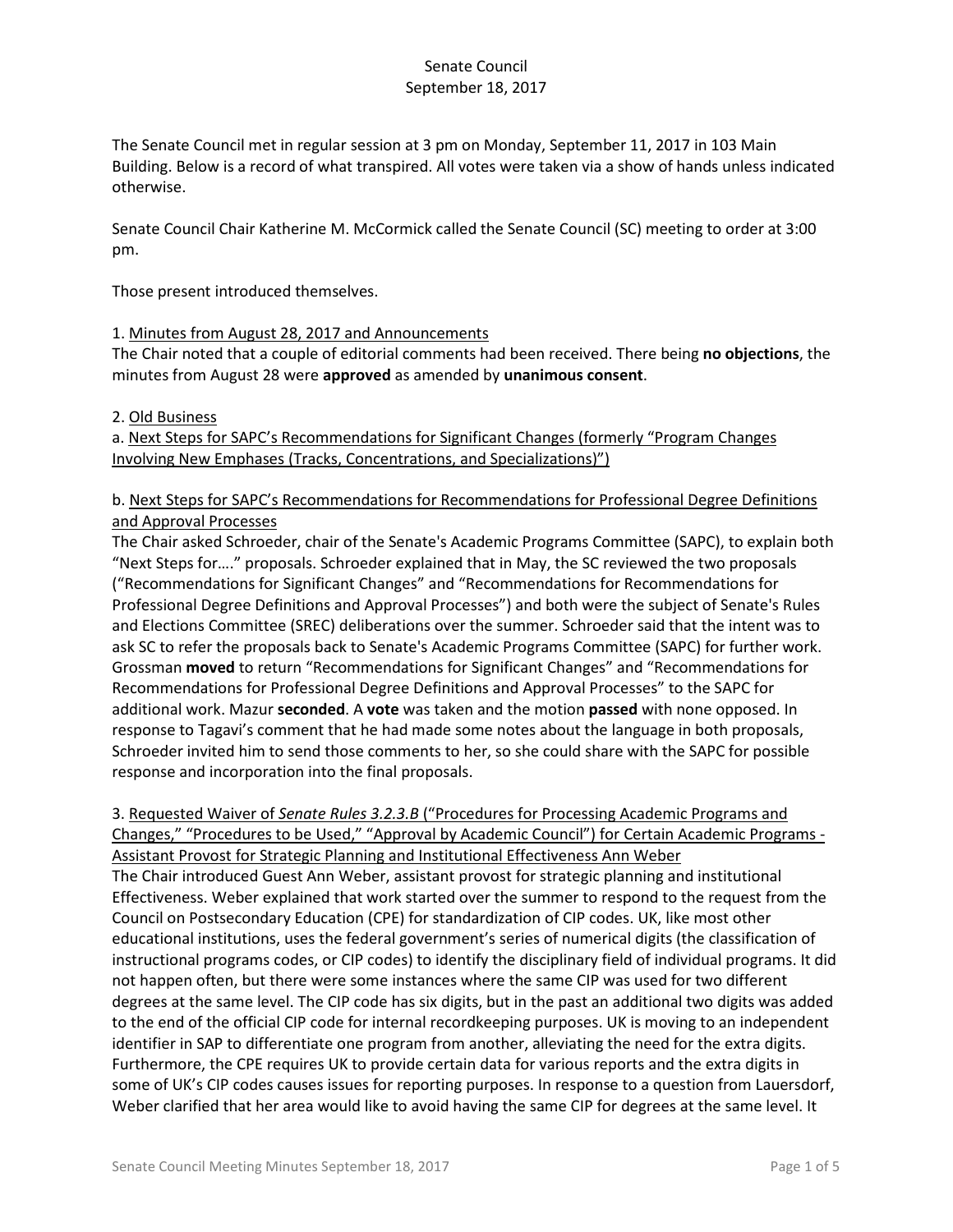was customary, however, that the same CIP will occur for a program that offers degrees at the undergraduate, master's and doctoral levels.

Grossman **moved** that SC waive *Senate Rules 3.2.3.B* to allow an expedited program change process (requiring approval by the department and college and placement on a Senate web transmittal, without review by the academic councils) for only those academic programs that were inadvertently approved with an eight-digit CIP code instead of the customary, six-digit CIP code. Childress **seconded**. There were a variety of comments and questions from SC members. Cross suggested amending the motion to add the words "to correct the CIP code" prior to "for" in the motion. Both Grossman and Childress accepted the change as a friendly amendment.

When there was no further discussion, a **vote** was taken on the motion that the SC waive *Senate Rules 3.2.3.B* to allow an expedited program change process (requiring approval by the department and college and placement on a Senate web transmittal, without review by academic councils) to correct the CIP code for the academic programs that were inadvertently approved with an eight-digit CIP code instead of the customary, six-digit CIP code. The motion **passed** with none opposed.

# 4. Comments from Council on Postsecondary Education (CPE) Regarding UK's 2015-16 Academic Program Review - SAPC Chair Margaret Schroeder and Assistant Provost for Strategic Planning and Institutional Effectiveness Ann Weber

Schroeder explained that she wanted the SC's input into some of the areas of concern noted in the report; she said that Senate's Academic Programs Committee (SAPC) had struggled with similar issues in the past and wondered if SC could offer some guidance. Weber explained that the most common comments from the review of UK programs by the Council on Postsecondary Education (CPE) pertained to low enrollment, low number of degrees produced, and any degrees for which students graduated with well over 120 credits. She said the CPE was also interested in answers to questions regarding the satisfaction of employers and satisfaction of graduates, both of which were extremely difficult to answer at the program level.

There were a variety of questions and comments from SC members. SC members asked for more information about a handful of issues: how CPE defined a "native" and a "transfer" student; what exactly is meant when CPE refers to "declining enrollment"; and if the CPE's sample of 14 programs indicated that the 14 chosen randomly all had issues, or if the CPE identified 14 particular programs because of the issues. In response to a query from Schroeder, SC affirmed that low enrollment was acceptable in many situations and it should not be something that stops a new program proposal from moving out of the SAPC.

# 5. Proposed Changes to *Senate Rules* Regarding Changes in Provost's Area - Associate Provost for Academic Excellence Operations Kirsten Turner

The Chair referred SC members to the memo from Provost Tim Tracy regarding the proposed changes to the SRs. She drew their attention to the Provost's comment that he had not proposed any changes to the section on University Honors Program because those changes should come from Honors faculty. She noted that there were a handful of outdated terms that needed to be removed ("associate provost for undergraduate education," "dean of undergraduate studies," and "undergraduate education) and replaced with current terminology. The Chair noted that in addition to the Provost's memo and a version of the SRs with changes in "track changes," there was also a short file that outlined each reference that was changed and the page number where it was.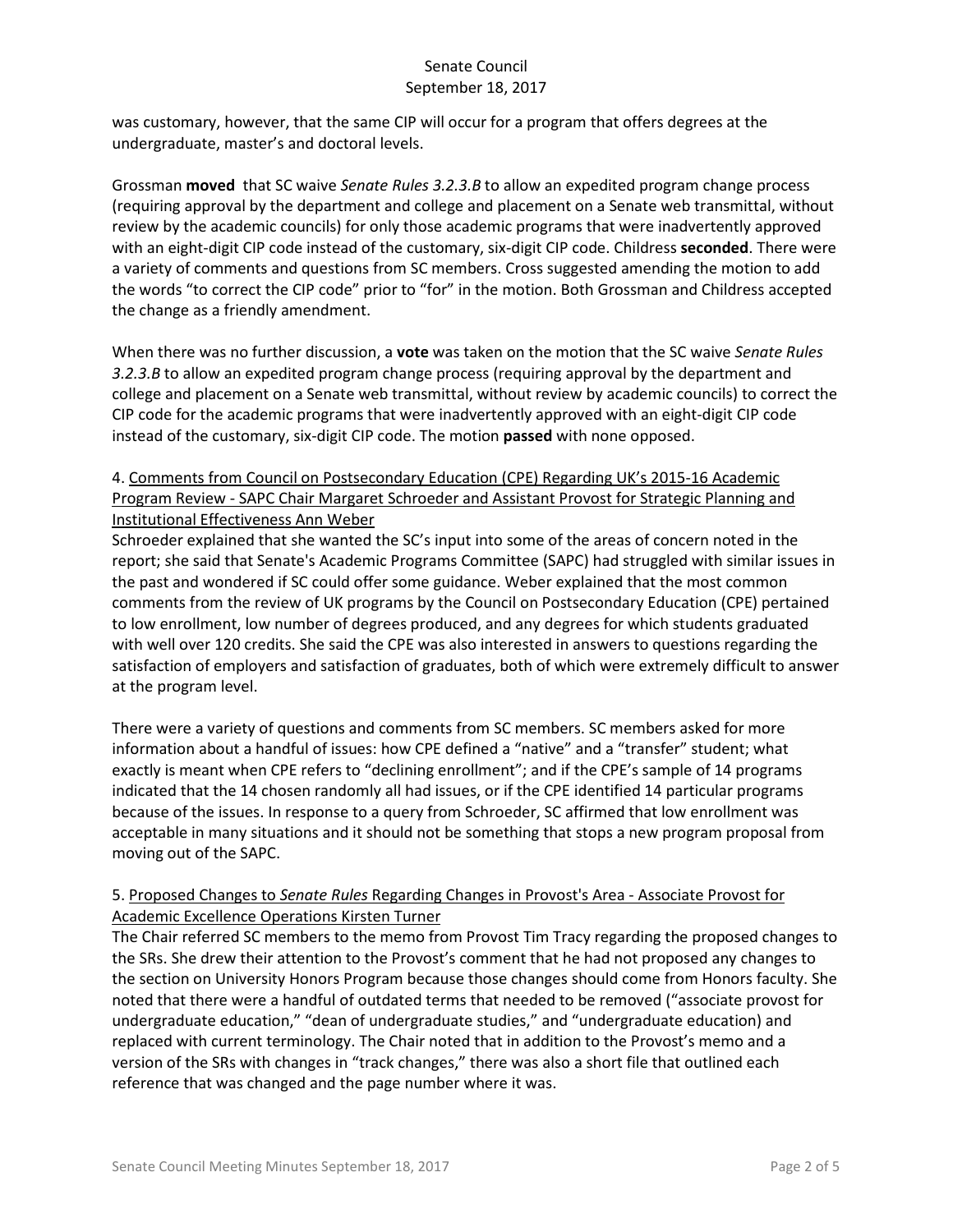Grossman **moved** to send the proposed revisions to the Senate's Rules and Elections Committee (SREC) for further examination. There were additional comments about the changes. The Chair commented that earlier in the year when she approached the SREC about working on the changes, the SREC said that the changes needed to come from the Provost. She indicated that she wanted confirmation that the SREC did now want to review the changes.

Bird-Pollan **seconded** the motion. There was extensive discussion regarding when the changes would be returned to the SC. The Provost's memo indicated that the effective date should be January 2018. Ms. Brothers stated that if that deadline was to be met, the SREC would need to have the revisions sent back to SC by the Monday before the December Senate meeting. After additional discussion, Grossman agreed to amend his motion (and Bird-Pollan agreed) so that the revisions would be due back to the SC office no later than October 20.

A **vote** was taken on the motion to send the proposed revisions to the Senate's Rules and Elections Committee (SREC) for further examination and return the proposal to the SC office by October 20. A **vote** was taken and the motion **passed** with none opposed.

## 6. Senate Committee Compositions, Round 2

SC members discussed the committee compositions that were presented to them. There were two committees that did not have a chair identified, yet, and SC members identified committee members who would be a good fit for serving as chair. Regarding the Senate's Retroactive Withdrawal Appeals Committee (SRWAC), the Chair explained that she was still reaching out to certain faculty to ensure the committee was comprised of a diverse group of faculty. She asked for permission to identify and appoint the final member of the SRWAC and there were no objections from those present.

Grossman indicated that the SREC needed a student member and Childress said he would work to find a student who could serve in that capacity, as well as identify a student who could serve on SRWAC.

Schroeder **moved** to approve the committees as discussed and Wood **seconded**. A **vote** was taken and the motion **passed** with none opposed.

Tagavi suggested the agenda be rearranged to accommodate a guest's schedule and there were no objections.

## 8. Planning for Assessment Activities Regarding UK Core - Eric Sanday, UK Core Education Committee Chair

Guest Eric Sanday (AS/Philosophy, UK Core Education Committee (UKCEC) chair) explained that he came to ask for additional members to assist with UK Core assessment activities. After discussion, it became clear that it would be simpler to create an ad hoc committee instead of change the composition of UKCEC. Sanday was willing to return to SC with a more detailed request, including membership and charge and SC members were amenable to that.

#### 7. Committee Reports

a. Senate's Rules and Elections Committee (SREC) – Joan Mazur and Davy Jones, Co-Chairs

i. Possible Form to Accompany Student Requests for Excused Absences for Interviews (related to *SR 5.2.4.2.E*)

Mazur explained that the SREC created the form after receiving feedback from the April Senate meeting when the new type of excused absences for interviews was approved. She said the previous form that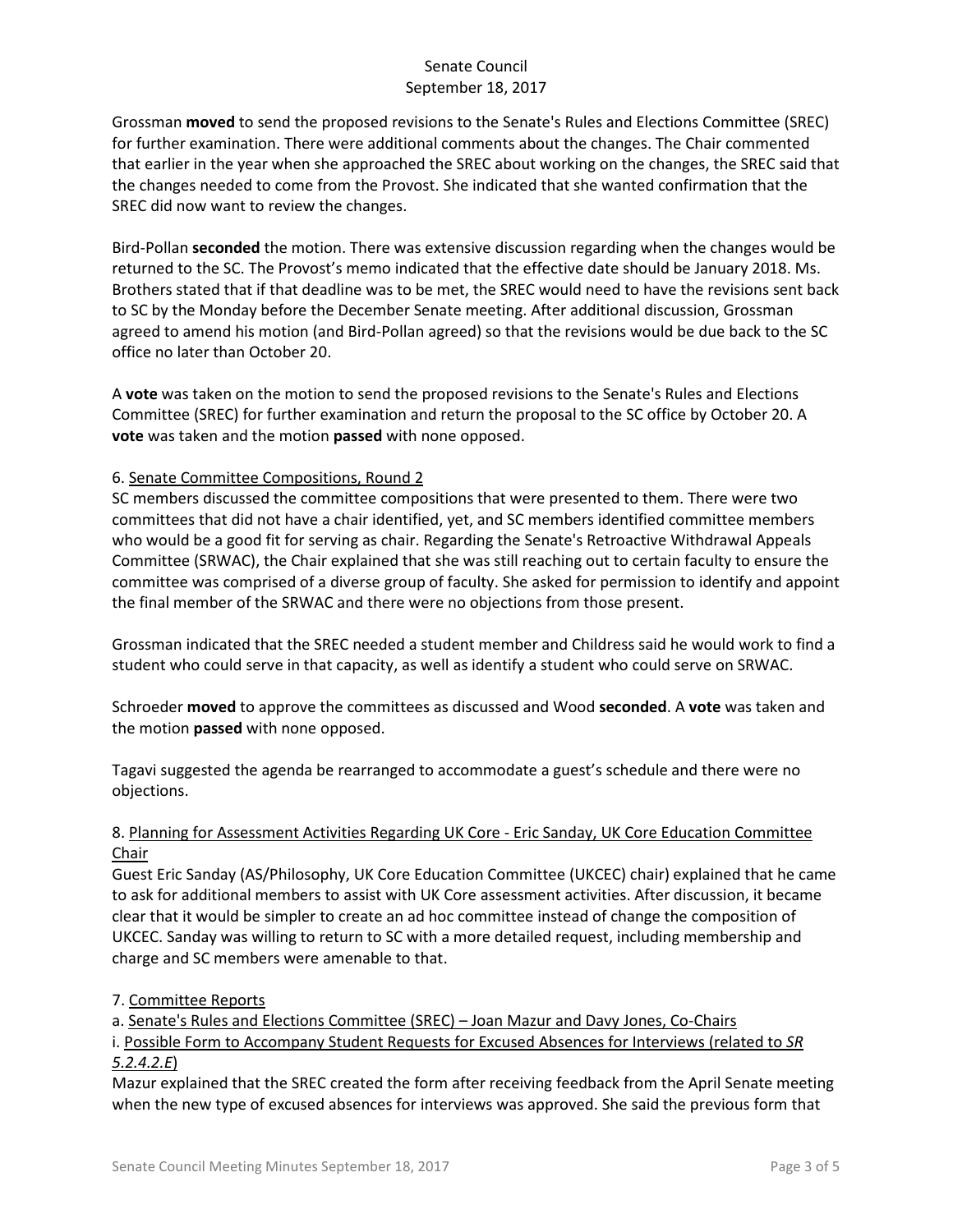SREC developed had too many details and was considered to be too intrusive by the former Student Government Association (SGA) president. The new form simply asks for information about the interview and directs the student to affirm that the interview could not be rescheduled. SC members discussed the form. In response to a question from the Chair, Mazur said that the form could be posted on the Senate's forms site. After comments about the lack of student traffic on that page, Childress suggested he could provide a link to the form from the SGA's website.

There was extensive discussion about the form, particularly the wording and how to verify what a student asserts. Grossman **moved** to add fields to the form for the email address and/or phone number of the interviewer and the interviewer's name, if available. Bird-Pollan **seconded**. After additional discussion, including concerns that a faculty member could negatively affect a student's interaction with the interviewer by contacting the interviewer directly, Grossman **withdrew** his motion and Bird-Pollan concurred.

SC members were amenable to changing a word in the title of the form from "verification" to "notification." Another change supported by those offering opinions was to remove the requirement that the form be submitted two weeks in advance and substitute "as soon as possible" prior to the interview. Cross **moved** to substitute "notification" for "verification" and change the language to indicate that it was due prior to the interview. Mazur **seconded**. A **vote** was taken and the motion **passed** with none opposed.

#### 9. Nominees for Dean Searches (Engineering, Libraries)

SC members deliberated on possible nominees. They ultimately named three faculty nominees for each dean search committee.

## 10. Proposed Change to *Senate Rules 3.2.3* – New Language for "Minor Program Changes" - Senate Council Office

The Chair explained that she convened a group of faculty and staff the prior year, referred to as "Curriculum Stakeholders.," This group met several times and discussed ways to improve the curriculum process and how to make the process more streamlined. One recommendation from those meetings was an abbreviated approval process for certain types of "minor" program changes. The Chair added that in addition to the members of the Curriculum Stakeholder's Committee, the language also had been sent to two associate deans who process a lot of curricular changes and they both thought it was a reasonable approach.

Tagavi had a handful of comments. While not everyone thought revisions were necessary, there were no objections from SC regarding the changes Tagavi suggested. The words "narrative, descriptive" will be added to modify "Bulletin language for the program." The first line of the proposed section b) will change from "…one course for another course with no change…." to "…one course to another comparable course with no change…." The first line of the proposed section c) will change from "…a list of guided electives or free electives…." to "…a list of electives…."

Schroeder **moved** to approve the proposed new language, with the three changes from Tagavi. Bailey **seconded**. A **vote** was taken and the motion **passed** with eight in favor and two opposed.

#### 11. Items from the Floor (Time Permitting)

Grossman gave SC members an update from the Board of Trustees meeting that was held the previous week and SC members offered comments and questions.